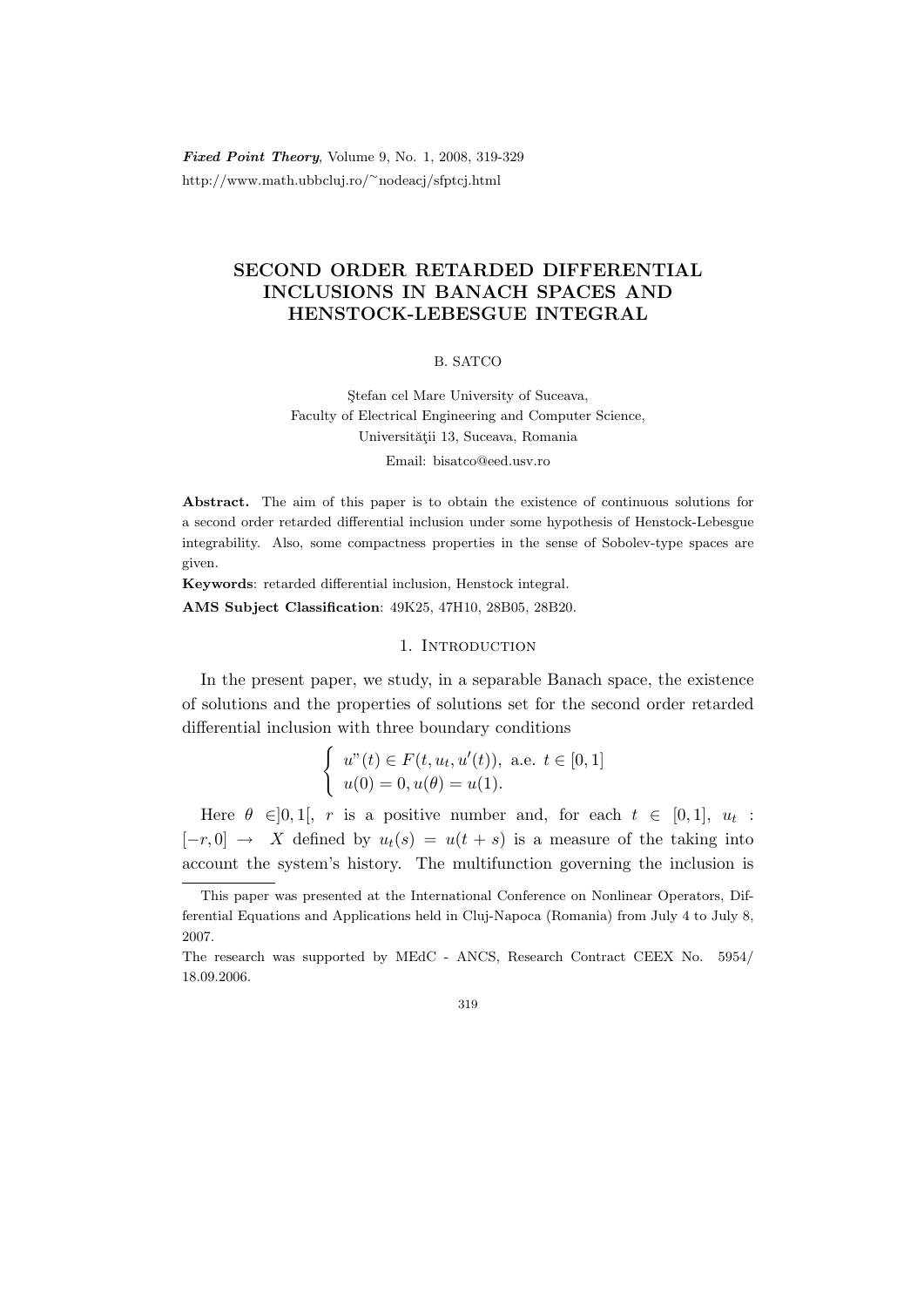$F : [0,1] \times \mathcal{HL}([-r,0],X) \times X \to \mathcal{P}_{kc}(X)$ , where  $\mathcal{HL}([-r,0],X)$  is the collection of X-valued Henstock-Lebesgue-integrable functions on  $[-r, 0]$  (in the sense of [3]). The set-valued function is supposed to be Henstock-integrably bounded.

We obtain, applying Kakutani-Ky Fan's fixed point theorem and a characterization of Henstock-integrable compact convex-valued multifunctions given in [6], that the family of  $W_{HL,X}^{2,1}$ -solutions is nonempty. By  $W_{HL,X}^{2,1}$  we mean the Sobolev-type space containing all  $X$ -valued functions  $u$  that are continuous on  $[0, 1]$ , a.e. differentiable with the derivative u' continuous and a.e. differentiable and the second derivative  $u''$  Henstock-Lebesgue integrable. Finally, we study the properties of solutions set. We prove its compactness, as well as some properties similar to those already known in the classical setting.

Our main theorem is more general than the previously obtained results in the theory of retarded differential equations. The generalization concerns two aspects. Firstly, the vector-valued integral used throughout is more general than those involved in the previous papers and secondly, we consider the setvalued case. Let us remind that retarded equations were studied in the classical continuous case and in the Carathéodory setting (see  $[9]$ ,  $[11]$ ), then in the case of Lebesgue integrable functions and lately in the less restrictive case of Henstock-Kurzweil integral (e.g. in [5], [18]). Moreover, problems involving such type of equations were investigated in the case of a general Banach space via Bochner integral, respectively Henstock-Lebesgue integral (see [17]).

## 2. Notations and preliminary facts

The Henstock-type integrals in Banach spaces are defined following the same line as for the Henstock-Kurzweil integral on the real line. Let us then begin by recalling the basic facts on Henstock-Kurzweil integrability, a concept that extends the classical Lebesgue integrability.

A gauge  $\delta$  on [0, 1] (the real unit interval provided with the  $\sigma$ -algebra  $\Sigma$ of Lebesgue measurable sets and with the Lebesgue measure  $\mu$ ) is a positive function. A partition of [0, 1] is a finite family  $(I_i, t_i)_{i=1}^n$  of nonoverlapping intervals covering [0, 1] with tags  $t_i \in I_i$ ; a partition is said to be  $\delta$ -fine if for each  $i \in \{1, ..., n\}, I_i \subset [t_i - \delta(t_i), t_i + \delta(t_i)]$ . A function  $f : [0, 1] \rightarrow \mathbb{R}$  is said to be Henstock-Kurzweil (shortly HK-) integrable if there exists a real, denoted by (HK)  $\int_0^1 f(t)dt$ , satisfying that, for every  $\varepsilon > 0$ , there is a gauge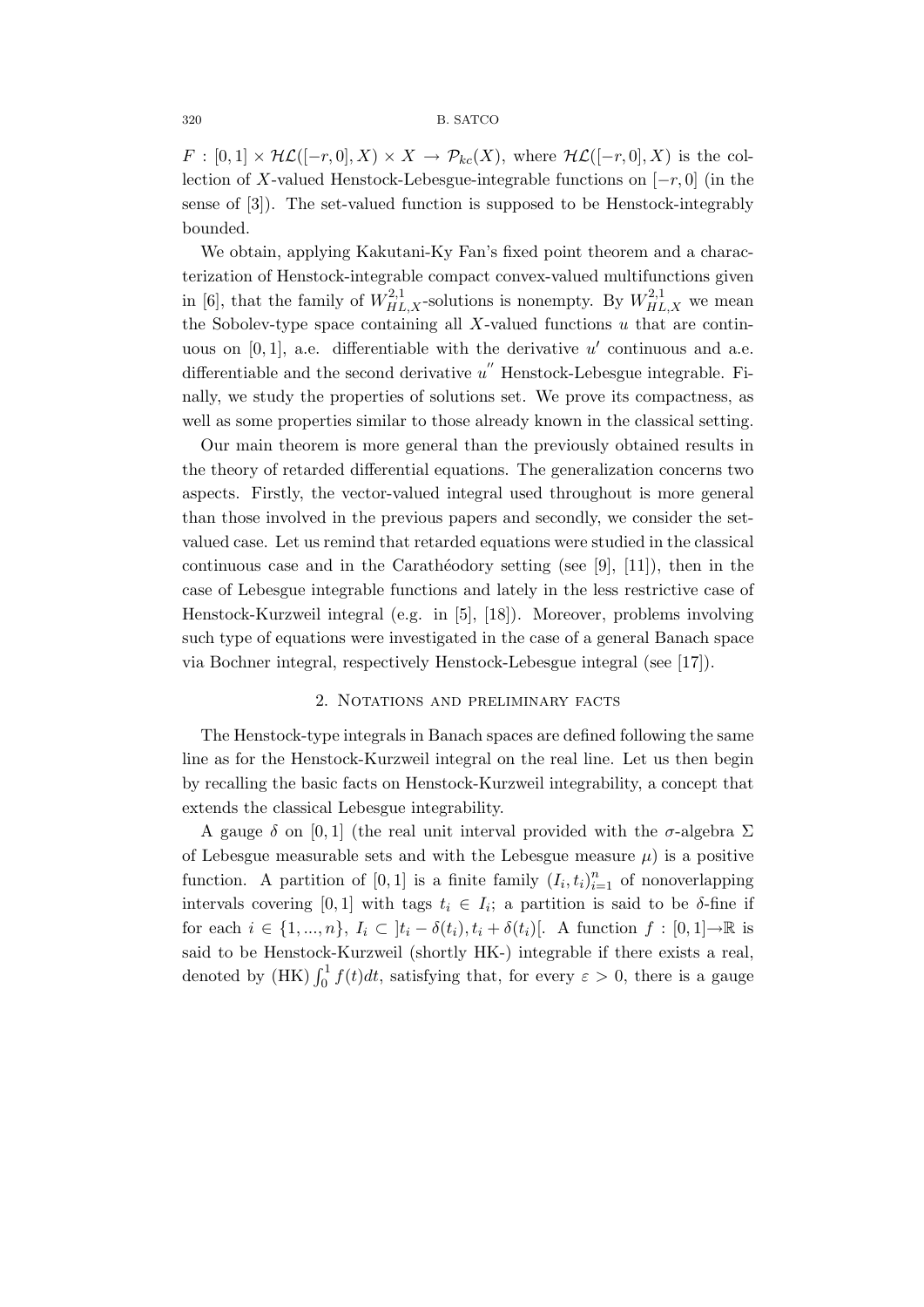$\delta_{\varepsilon}$  such that  $\left| \frac{\delta_{\varepsilon}}{\delta_{\varepsilon}^2} \right|$  $\sum_{i=1}^{n} f(t_i) \mu(I_i) - (HK) \int_0^1 f(t) dt \leq \varepsilon$ , for every  $\delta_{\varepsilon}$ -fine partition  $\mathcal{P}=(I_i,t_i)_{i=1}^n$  of [0, 1]. For properties of HK-integral, we refer the reader to [8]. The following auxiliary result was proved in [16]:

**Lemma 1.** Let  $(f_n)_n$  be an uniformly HK-integrable, pointwisely bounded sequence of real functions defined on [0, 1]. Then  $\tilde{f}_n(\cdot) = (HK) \int_0^{\cdot} f_n(t) dt$  is an uniformly equi-continuous sequence.

Through the paper,  $X$  is a real separable Banach space,  $X^*$  is its topological dual with unit ball  $B^*$  and  $\mathcal{P}_{kc}(X)$  stands for the family of its compact convex subsets. On  $\mathcal{P}_{kc}(X)$  the Hausdorff distance D is considered and, for every  $A \in \mathcal{P}_{kc}(X)$ , we put  $|A| = D(A, \{0\}).$ 

The following notion extends the real HK-integral to the vector case.

**Definition 2.** A function  $f : [0, 1] \rightarrow X$  is Henstock-Lebesgue (HL-) integrable if there exists  $\tilde{f}: [0,1] \to X$  such that, for every  $\varepsilon > 0$ , there is a gauge  $\delta_{\varepsilon} > 0$  $satisfying that \sum_{i=1}^{n} \left\| f(t_i) \mu((x_{i-1}, x_i)) - \left[ \widetilde{f}(x_i) - \widetilde{f}(x_{i-1}) \right] \right\| < \varepsilon, for each \ \delta_{\varepsilon}$ fine partition  $\mathcal{P} = ((x_{i-1}, x_i), t_i)_{i=1}^n$ . The notation (HL)  $\int_0^t f(s)ds = \tilde{f}(t)$  is used.

A Henstock-Lebesgue integrable function is Henstock-Lebesgue integrable on every subinterval. Any Bochner integrable function is Henstock-Lebesgueintegrable. As the following theorem states, the Henstock-Lebesgue integrable Banach-valued functions possess (like the Bochner integrable ones) an important property of differentiability, essential for solving our problem.

**Theorem 3.** ([3] or [8] for  $X = \mathbb{R}$ ) Let  $f : [0, 1] \rightarrow X$  be Henstock-Lebesqueintegrable. Then  $\tilde{f}$  is continuous, a.e. differentiable and  $(\tilde{f})'(t) = f(t)$  a.e.

The following integration by parts result can be proved, with some obvious modifications, in the same way as Theorem 12.8 in [8]:

**Lemma 4.** Let  $f : [0, 1] \to X$  be Henstock-Lebesque integrable and  $g : [0, 1] \to X$ R be absolutely continuous. Then fg is Henstock-Lebesgue integrable and (HL)  $\int_0^t f(s)g(s)ds = g(t)$ (HL)  $\int_0^t f(s)ds - \int_0^t (g'(s)$ (HL)  $\int_0^s f(\tau)d\tau$ )  $ds, \forall t \in [0, 1]$ .

We denote the support functional of  $A \in \mathcal{P}_{kc}(X)$  by  $\sigma(\cdot, A)$ . A function  $f : [0,1] \to X$  is a selection of  $\Gamma$  if  $f(t) \in \Gamma(t)$  a.e. For all concepts of measurability, we refer the reader to [4]. A multifunction  $\Gamma$  is said to be: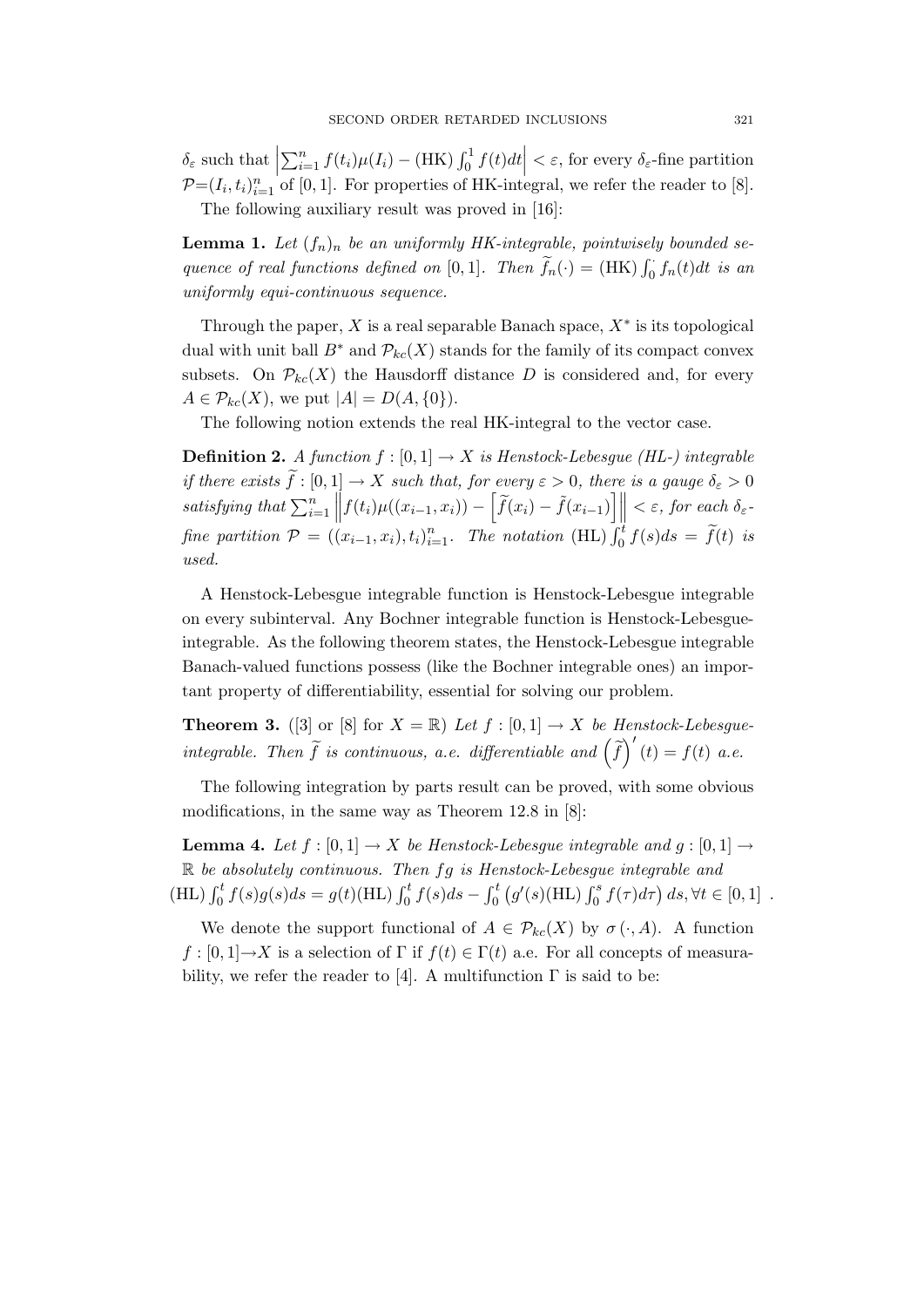i) integrably bounded if the real function  $|\Gamma(\cdot)|$  is Lebesgue integrable.

ii) scalarly HK-integrable if, for every  $x^* \in X^*$ ,  $\sigma(x^*, \Gamma(\cdot))$  is HK-integrable;

iii) A  $\mathcal{P}_{kc}(X)$ -valued function  $\Gamma$  is "Henstock-integrable in  $\mathcal{P}_{kc}(X)$ " (shortly, Henstock-integrable) [6] if there exists (H)  $\int_0^1 \Gamma(t) dt \in \mathcal{P}_{kc}(X)$  satisfying that, for every  $\varepsilon > 0$ , there is a gauge  $\delta_{\varepsilon}$  such that for any  $\delta_{\varepsilon}$ -fine partition of [0, 1],

$$
D\left((\mathrm{H})\int_0^1 \Gamma(t)dt, \sum_{i=1}^n \Gamma(t_i)\mu(I_i)\right) < \varepsilon.
$$

iv) A  $\mathcal{P}_{kc}(X)$ -valued function  $\Gamma$  is said to be Henstock-integrably bounded if every measurable selection is Henstock-Lebesgue-integrable. In this case, the HL-integral of  $\Gamma$  is defined (in the Aumann way) by the collection of HLintegrals of its integrable selections.

In the particular case of a single-valued function, the definition  $iiii$ ) gives the notion of vector Henstock integral (see [3]). Obviously, any Henstock-Lebesgue integrable function is Henstock-integrable too (the two notions coincide in the finite dimensional case, thanks to Saks-Henstock's Lemma, see [8]). We can consider (using the fact, proved in [14], that linear continuous functionals on the space of real HK-integrable functions are given by bounded variation functions) the space of all Henstock-integrable X-valued functions provided with the topology induced by the tensor product of the space of real functions of bounded variation and  $X^*$  (we call it the weak-Henstock-Kurzweil-Pettis topology and denote it by w-HKP, as in [16]). That is:  $f_{\alpha} \to f$  if, for every  $g : [0,1] \to \mathbb{R}$  of bounded variation and every  $x^* \in X^*$ , (HK)  $\int_0^1 g(s) \langle x^*, f_\alpha(s) \rangle ds \to (HK) \int_0^1 g(s) \langle x^*, f(s) \rangle ds.$ 

Let us recall following characterizations of Henstock-integrable multifunctions (for definition and properties of Pettis set-valued integral we refer to [7]):

**Theorem 5.** (Theorem 1 in [6]) Let  $\Gamma : [0,1] \rightarrow \mathcal{P}_{kc}(X)$  be scalarly HKintegrable. Then the following conditions are equivalent:

i)  $\Gamma$  is Henstock-integrable;

ii)  $\Gamma$  has at least one Henstock-integrable selection and for any Henstockintegrable selection f there exists a Pettis integrable multifunction  $\Gamma_1 : [0,1] \rightarrow$  $\mathcal{P}_{kc}(X)$  such that, for every  $t \in [0,1]$ ,  $\Gamma(t) = f(t) + \Gamma_1(t)$ ;

iii) each measurable selection of  $\Gamma$  is Henstock-integrable.

and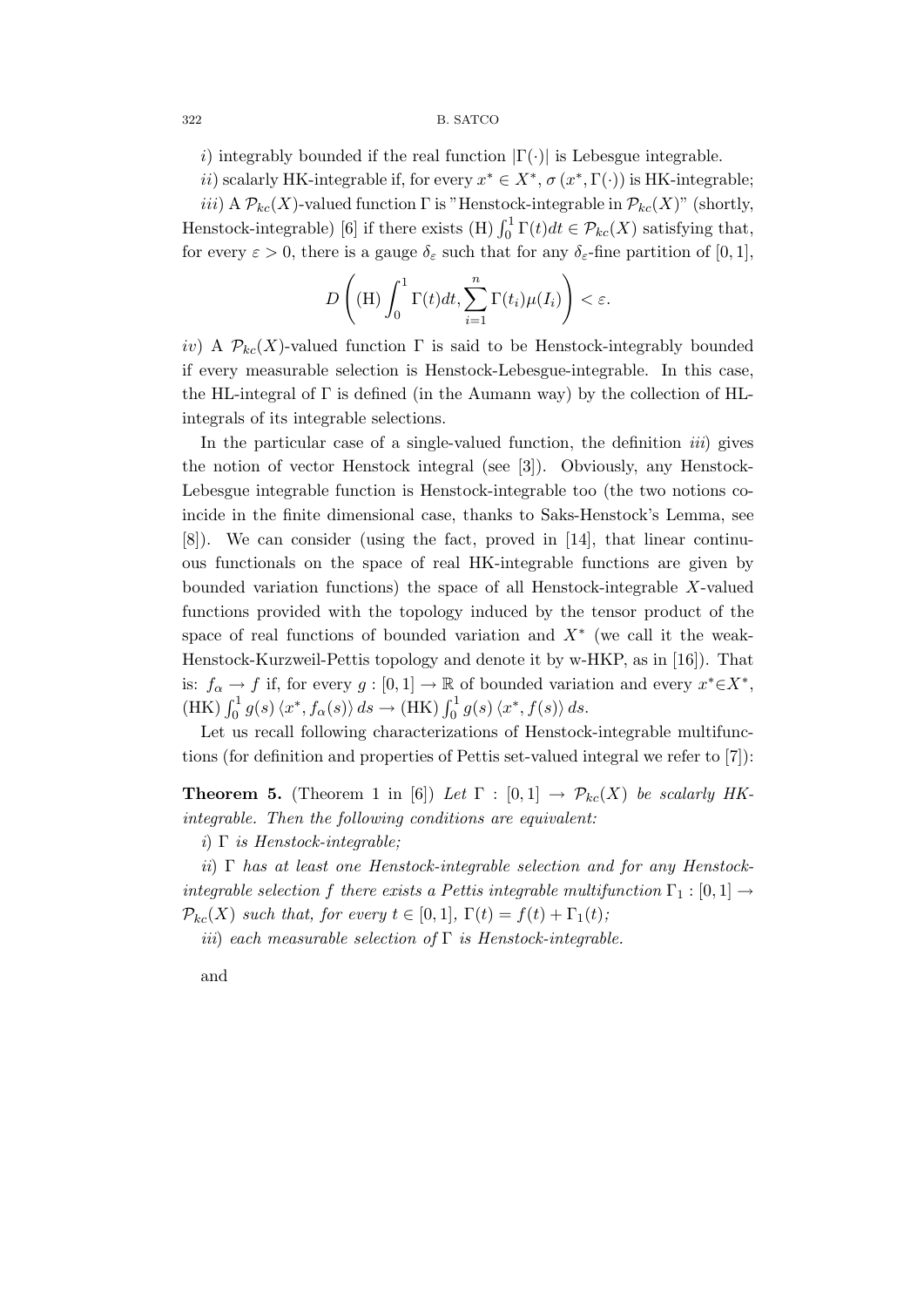**Proposition 6.** (Proposition 1 in [6]) If  $\Gamma : [0,1] \to \mathcal{P}_{kc}(X)$  is scalarly HKintegrable, then the following conditions are equivalent:

- i)  $\Gamma$  is Henstock-integrable;
- ii) the collection  $\{\sigma(x^*, \Gamma(\cdot)); x^* \in B^*\}$  is HK-equi-integrable;
- iii) each countable subset of  $\{\sigma(x^*, \Gamma(\cdot)); x^* \in B^*\}$  is HK-equi-integrable.

Applying Theorem 5 gives that every Henstock-integrably bounded multifunction is Henstock-integrable and the HL-integral coincides with the Henstock integral, therefore it is compact and convex. Moreover, using a weak compactness result on the family of integrable selections in the Pettis integrability settings (which can be found in [1]), one can prove that:

Proposition 7. The family of all Henstock-Lebesgue-integrable selections of a Henstock-integrably bounded set-valued function is sequentially w-HKP compact.

In the study of three boundary value second order differential inclusions, we will use a Hartman-type function (as those considered for the first time in the study of two boundary problems for ordinary differential equations in [10]). Consider  $G : [0, 1] \times [0, 1] \rightarrow \mathbb{R}$  the Hartman function introduced in [2]:

if 
$$
0 \le t < \theta
$$
,  $G(t, s) = \begin{cases} -s, & \text{if } 0 \le s \le t; \\ -t, & \text{if } t < s \le \theta; \\ \frac{t(s-1)}{1-\theta}, & \text{if } \theta < s \le 1, \end{cases}$ 

and

$$
\text{if } \theta \le t \le 1, \qquad G(t,s) = \begin{cases} -s, & \text{if } 0 \le s < \theta; \\ \frac{\theta(s-t) + s(t-1)}{1-\theta}, & \text{if } \theta \le s \le t; \\ \frac{t(s-1)}{1-\theta}, & \text{if } t < s \le 1. \end{cases}
$$

In [2] it is proved that  $G(\cdot, s)$  is differentiable, for every  $s \in [0, 1]$ :

$$
\text{if } 0 \le t < \theta, \qquad \frac{\partial G}{\partial t}(t, s) = \begin{cases} 0, & \text{if } 0 \le s < t; \\ -1, & \text{if } t < s \le \theta; \\ \frac{s-1}{1-\theta}, & \text{if } \theta < s \le 1, \end{cases}
$$

and

$$
\text{if } \theta \le t \le 1, \qquad \frac{\partial G}{\partial t}(t,s) = \begin{cases} 0, \text{ if } 0 \le s \le \theta; \\ \frac{s-\theta}{1-\theta}, \text{ if } \theta < s < t; \\ \frac{s-1}{1-\theta}, \text{ if } t < s \le 1. \end{cases}
$$

Obviously,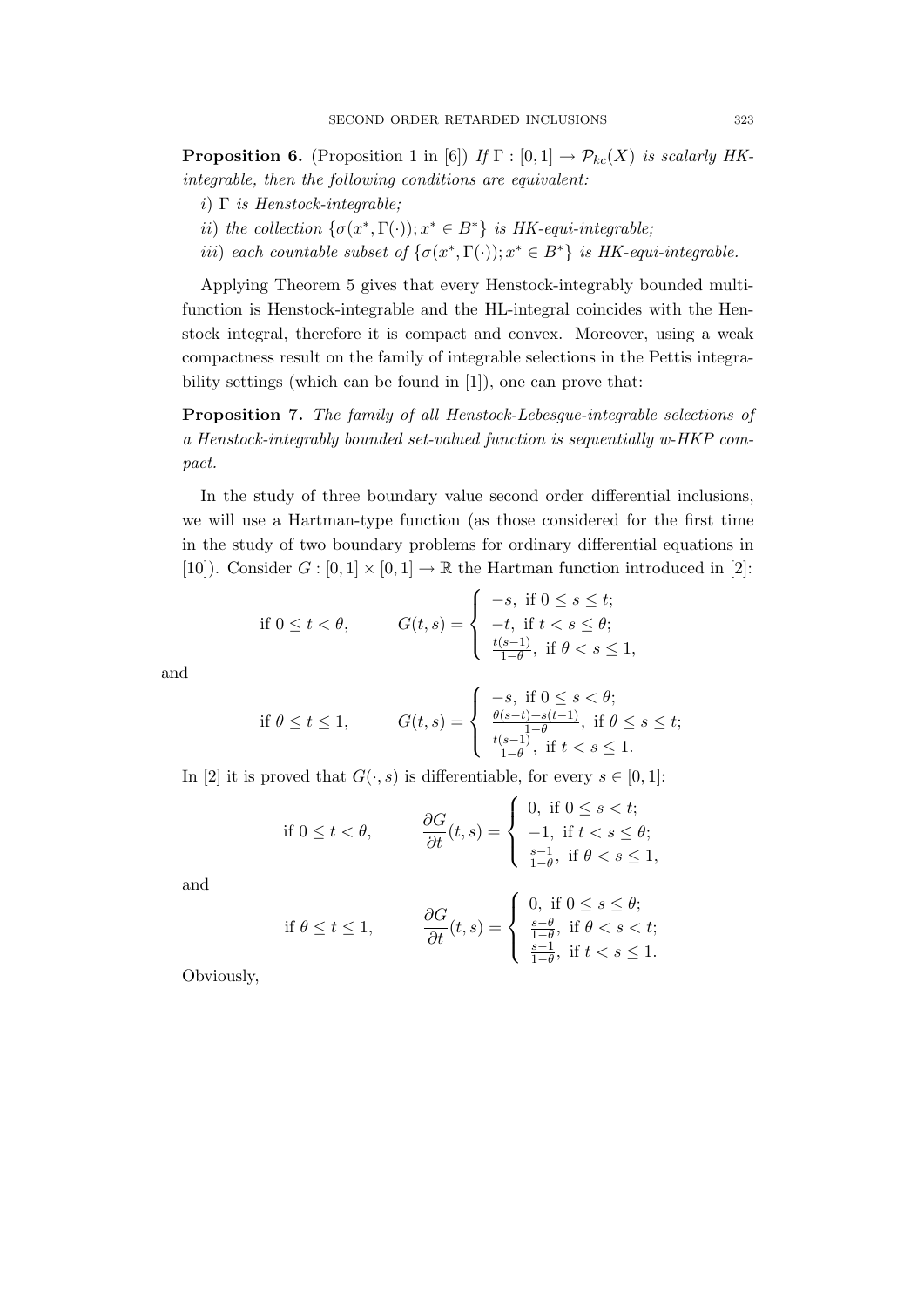**Lemma 8.** For every  $t \in [0,1]$ ,  $G(t, \cdot)$  and  $\frac{\partial G}{\partial t}(t, \cdot)$  are differentiable on  $[0,1] \setminus$  $\{t, \theta\}$  and their derivatives are absolutely continuous.

# 3. Main result

Consider the Sobolev-type space  $W_{\rm HL,X}^{2,1}([0,1])$  of all X-valued functions u that are continuous on  $[0, 1]$ , a.e. differentiable with the derivative  $u'$  continuous and a.e. differentiable and the second derivative  $u$ " Henstock-Lebesgue integrable.

Let r be some positive number and, following [9], we define, for each  $t \in$ [0, 1],  $u_t: [-r, 0] \to X$  defined by  $u_t(s) = u(t + s)$ . It is an expression of the taking into account the history of process modeling the evolution of the system. Let  $\phi$  be a fixed X-valued Henstock-Lebesgue-integrable function on  $[-r, 0]$  and make the convention that whenever for a continuous function on [0, 1] the function  $u_s$  will intervene, u will be considered prolonged to [−r, 0]  $by φ.$ 

Using the Hartman-type function G we can obtain  $W_{\text{HL},X}^{2,1}([0,1])$ -functions:

**Lemma 9.** Let  $f : [0,1] \rightarrow X$  be a Henstock-Lebesgue integrable function. Then:

1) for every  $t \in [0,1], G(t,\cdot)f(\cdot)$  and  $\frac{\partial G}{\partial t}(t,\cdot)f(\cdot)$  are Henstock-Lebesgue integrable and the function  $u_f : [0,1] \to X$ ,  $u_f(t) = (HL) \int_0^1 G(t,s) f(s) ds, \forall t \in$ [0, 1] satisfies the following conditions:  $u_f(0) = 0$ ,  $u_f(\theta) = u_f(1)$ , and

2)  $u_f$  is continuous;

3)  $u_f$  is a.e. differentiable and its derivative is  $(u_f)'(t) =$  $(HL)\int_0^1$  $\frac{\partial G}{\partial t}(t,s)f(s)ds;$ 

4)  $(u_f)'$  is a.e. differentiable and its derivative satisfies  $(u_f)'' = f$ .

**Proof.** Lemma 8 and Lemma 4 yield the first assertion. By definition,  $u_f(\theta)$  =  $u_f(1)$  and  $u_f(0) = (HL) \int_0^1 G(0, s) f(s) ds = 0$ . In order to prove the assertions 2) – 4), consider only the case  $t \in [0, \theta]$ . Then  $u_f(t) = (HL) \int_0^t -sf(s)ds$  $t(HL) \int_t^\theta f(s)ds + t(HL) \int_\theta^1$ s−1  $\frac{s-1}{1-\theta}f(s)ds$ . By Theorem 3, it is a.e. differentiable and  $(u_f)'(t) = - (HL) \int_t^{\theta} f(s) ds + (HL) \int_{\theta}^1$ s−1  $\frac{s-1}{1-\theta}f(s)ds = (HL)\int_0^1$  $\frac{\partial G}{\partial t}(t,s)\,f(s)ds$ and also  $(u_f)'$  is a.e. differentiable and  $(u_f)''(t) = f(t)$ .

One can easily deduce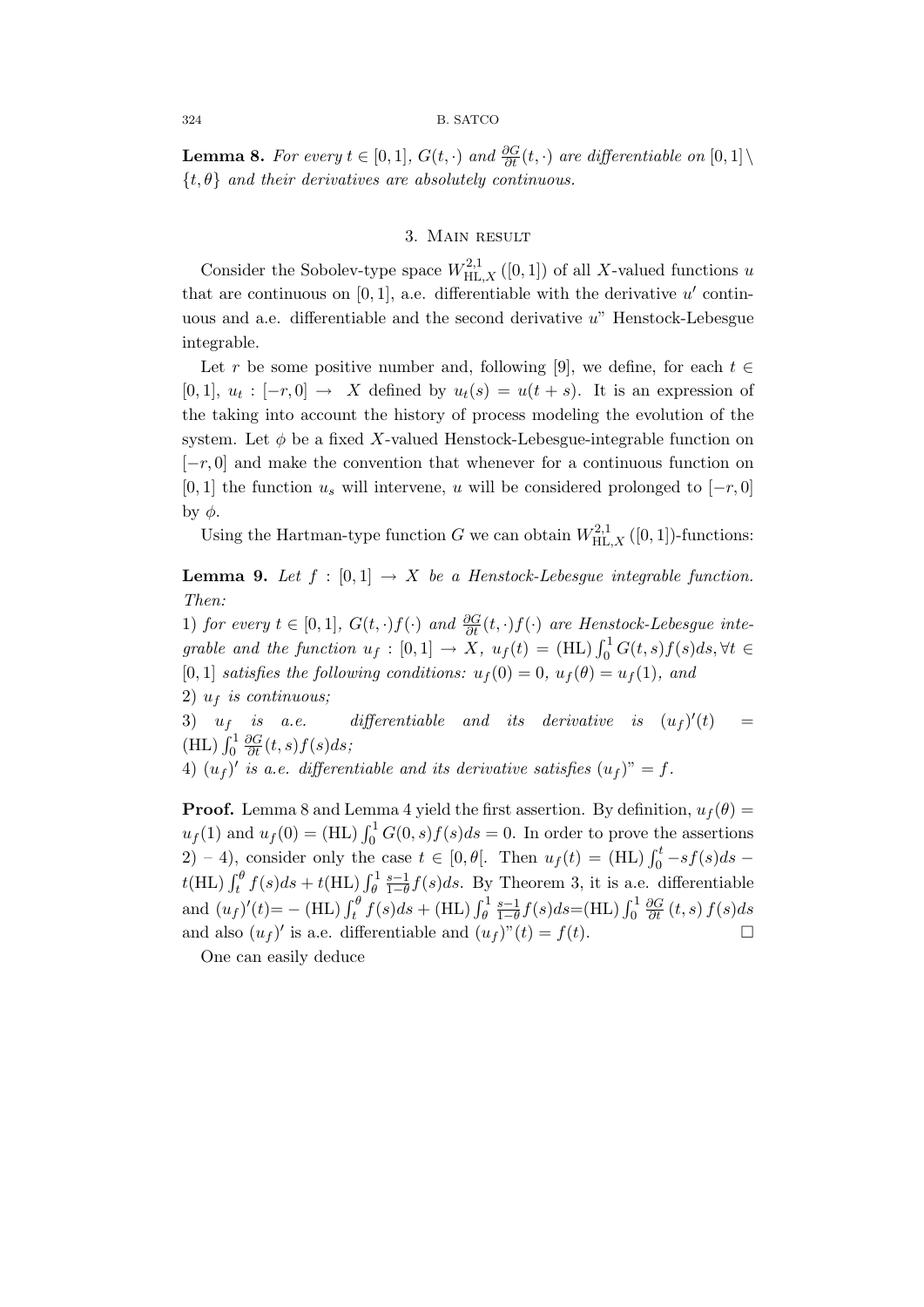**Proposition 10.** Let  $f : [0,1] \rightarrow X$  be a Henstock-Lebesgue integrable function. Then the second order differential equation

$$
\begin{cases}\n u''(t) = f(t), \ a.e. \ t \in [0, 1] \\
 u(0) = 0, u(\theta) = u(1)\n\end{cases}
$$

has an unique  $W^{2,1}_{\text{HL},X}([0,1])$ -solution, namely  $u_f(t) = (\text{HL}) \int_0^1 G(t,s)f(s)ds$ .

We proceed now to give the main result of the paper, on the existence of  $W_{\rm HL,X}^{2,1}([0,1])$ -solutions for the second order retarded differential inclusion considered at the beginning of the paper. In order to obtain the existence of solutions, we make use of Kakutani-Ky Fan's fixed point theorem (as in [2]).

**Theorem 11.** Let  $\Gamma : [0,1] \rightarrow \mathcal{P}_{kc}(X)$  be measurable, Henstock-integrably bounded and  $F : [0,1] \times \mathcal{HL}([-r,0],X) \times X \to \mathcal{P}_{kc}(X)$  satisfy the following conditions:

1)  $F(t, x, y) \subset \Gamma(t)$ , for all  $t \in [0, 1]$ ,  $x \in H\mathcal{L}([-r, 0], X)$  and  $y \in X$ ;

2)  $F(\cdot, x, y)$  is measurable, for every  $x \in \mathcal{HL}([-r, 0], X)$  and  $y \in X$ ;

3)  $F(t, \cdot, \cdot)$  is upper semi-continuous on  $H\mathcal{L}([-r, 0], X) \times X$ , for each  $t \in [0, 1]$ , where  $H{\mathcal{L}}([-r, 0], X)$  is considered endowed with the topology of pointwise convergence. Then the  $W_{\text{HL},X}^{2,1}([0,1])$ -solutions set of retarded differential inclusion

$$
\begin{cases}\nu''(t) \in F(t, u_t, u'(t)), \text{ a.e. } t \in [0, 1] \\
u(0) = 0, u(\theta) = u(1)\n\end{cases}
$$

is nonempty and  $C([0, 1], X)$ -compact. Moreover, if a sequence  $(u_n)_n$  of solutions converges uniformly to u, then the sequence  $(u'_n)_n$  pointwisely converges to u' and  $(u_n)$ <sup>n</sup> converges to u" with respect to the w-HKP topology.

**Proof.** Step I. Let us prove, at this point, that if  $\Gamma : [0,1] \rightarrow \mathcal{P}_{kc}(X)$  is a Henstock-integrably bounded set-valued function, then the  $W_{\rm HL,X}^{2,1}([0,1])$ solutions set of the second order differential inclusion

$$
\begin{cases}\n u''(t) \in \Gamma(t), \text{ a.e. } t \in [0, 1] \\
 u(0) = 0, u(\theta) = u(1)\n\end{cases}
$$

is nonempty, convex and compact in  $C([0,1],X)$  provided with the topology of the uniform convergence. We will also show that if a sequence  $(u_n)_n$  of solutions converges uniformly to u, then the sequence  $(u'_n)_n$  pointwisely converges to u' and  $(u_n^{\prime\prime})_n$  converges to u'' with respect to the w-HKP topology.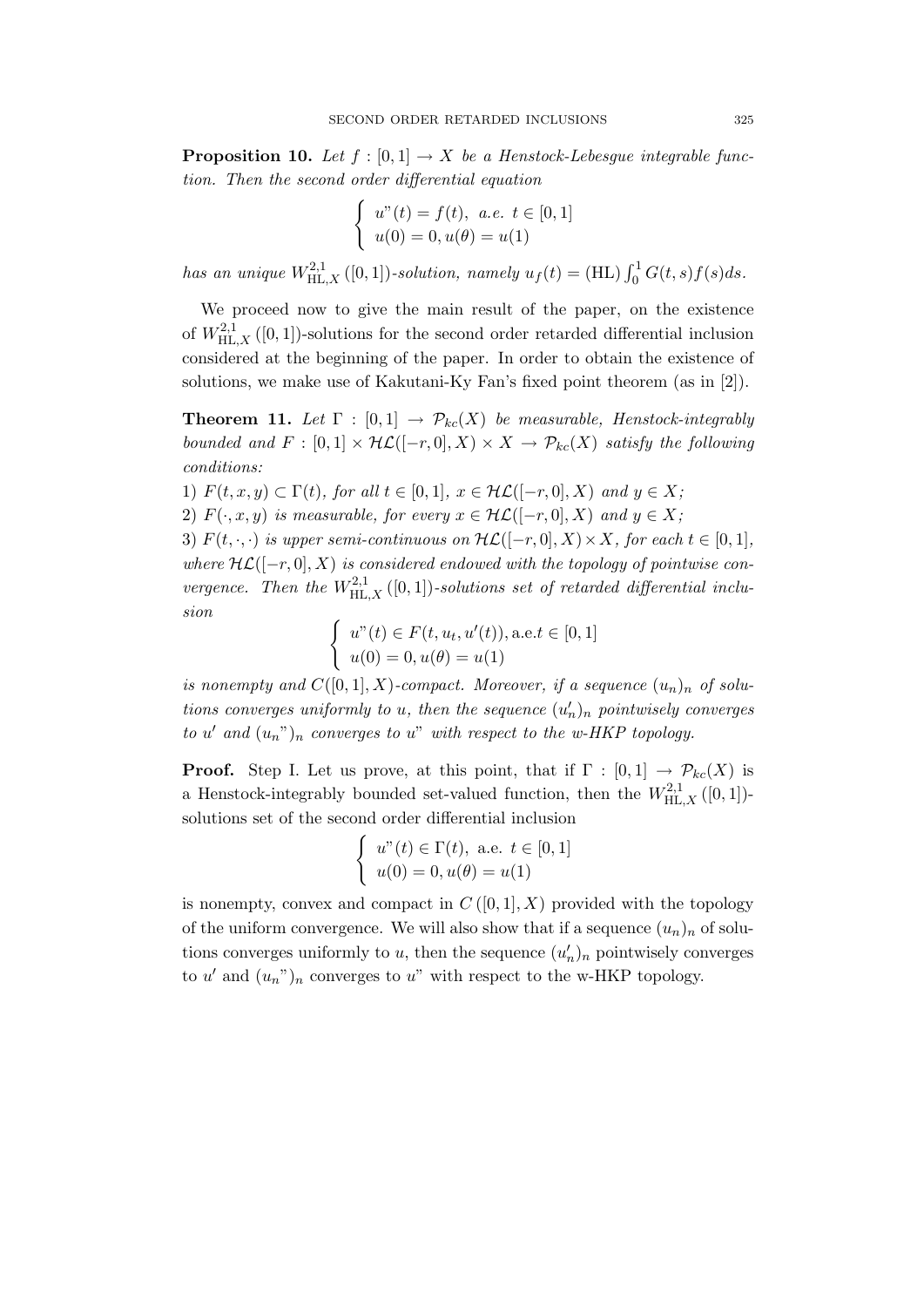By Lemma 9, any  $W_{\text{HL},X}^{2,1}([0,1])$ -solution u of this inclusion is characterized by the existence of a Henstock-Lebesgue-integrable selection  $f$  of  $\Gamma$  such that

$$
u(t) = u_f(t) = (HL) \int_0^1 G(t, s) f(s) ds, \forall t \in [0, 1].
$$

The set of solutions is non-empty and it is convex, since Γ is convex-valued. We will use Ascoli's theorem to prove the compactness of solution set.

By Lemma 4, the  $\mathcal{P}_{kc}(X)$ -valued function  $s \mapsto s\Gamma(s)$  is Henstock-integrably bounded. Fix  $\varepsilon > 0$ . By Proposition 6 and Lemma 1, one can find  $\delta_{\varepsilon} > 0$ such that  $\max\left(\left|\left(HK\right)\int_{t_1}^{t_2} \sigma(x^*, \Gamma(s))ds\right|, \left|\left(HK\right)\int_{t_1}^{t_2} \sigma(-x^*, \Gamma(s))ds\right|\right) < \varepsilon$ , for all  $x^* \in B^*$  and  $t_1, t_2 \in [0, 1]$  with  $|t_1 - t_2| < \delta_{\varepsilon}$ . From the fact that for every HL-integrable selection of Γ,

$$
\left| (HK) \int_{t_1}^{t_2} \langle x^*, f(s) \rangle ds \right|
$$
  
\n
$$
\leq \max \left( \left| (HK) \int_{t_1}^{t_2} \sigma(x^*, \Gamma(s)) ds \right|, \left| (HK) \int_{t_1}^{t_2} \sigma(-x^*, \Gamma(s)) ds \right| \right),
$$

we deduce that  $||(HL)\int_{t_1}^{t_2} f(s)ds|| < \varepsilon$ ,  $\forall |t_1 - t_2| < \delta_{\varepsilon}$ . It is not difficult to see that one can choose  $\delta_{\varepsilon}$  such that  $||(HL)\int_{t_1}^{t_2} sf(s)ds|| < \varepsilon$  when  $|t_1 - t_2| < \delta_{\varepsilon}$ . Considering the three possible cases  $(t_1 < t_2 < \theta, t_1 < \theta \le t_2$  and  $\theta \le t_1 < t_2$ ) we obtain  $||u_f(t_1) - u_f(t_2)|| \leq \varepsilon$ , thus the equi-continuity is proved.

Fix now  $t \in [0, 1]$ . Again by Lemma 4,  $G(t, \cdot) \Gamma(\cdot)$  is Henstock-integrably bounded. For every solution  $u = u_f$  of our inclusion (where f is a Henstock-Lebesgue-integrable selection of  $\Gamma$ ),

$$
u(t) = u_f(t) = (HL) \int_0^1 G(t,s)f(s)ds \in (HL) \int_0^1 G(t,s)\Gamma(s)ds
$$

that is compact and convex.

It remains us to prove only the closeness of the solution set in  $C([0, 1], X)$ . Consider a sequence  $(u_n)_n$  of solutions, uniformly convergent to  $u \in C([0,1], X)$ , and prove that  $u$  is a solution too.

We can find a sequence  $(f_n)_n$  of Henstock-Lebesgue-integrable selections of Γ such that  $u_n(t) = u_{f_n}(t) = (HL) \int_0^1 G(t, s) f_n(s) ds$ , for every  $t ∈ [0, 1]$ . By Proposition 7, we are able to extract a subsequence  $(f_{k_n})_n$  which w-HKP converges to a HL-integrable selection f of  $\Gamma$  such that the sequence  $s \mapsto s f_{k_n}(s)$ be w-HKP convergent to the function  $s \mapsto sf(s)$ . By considering again the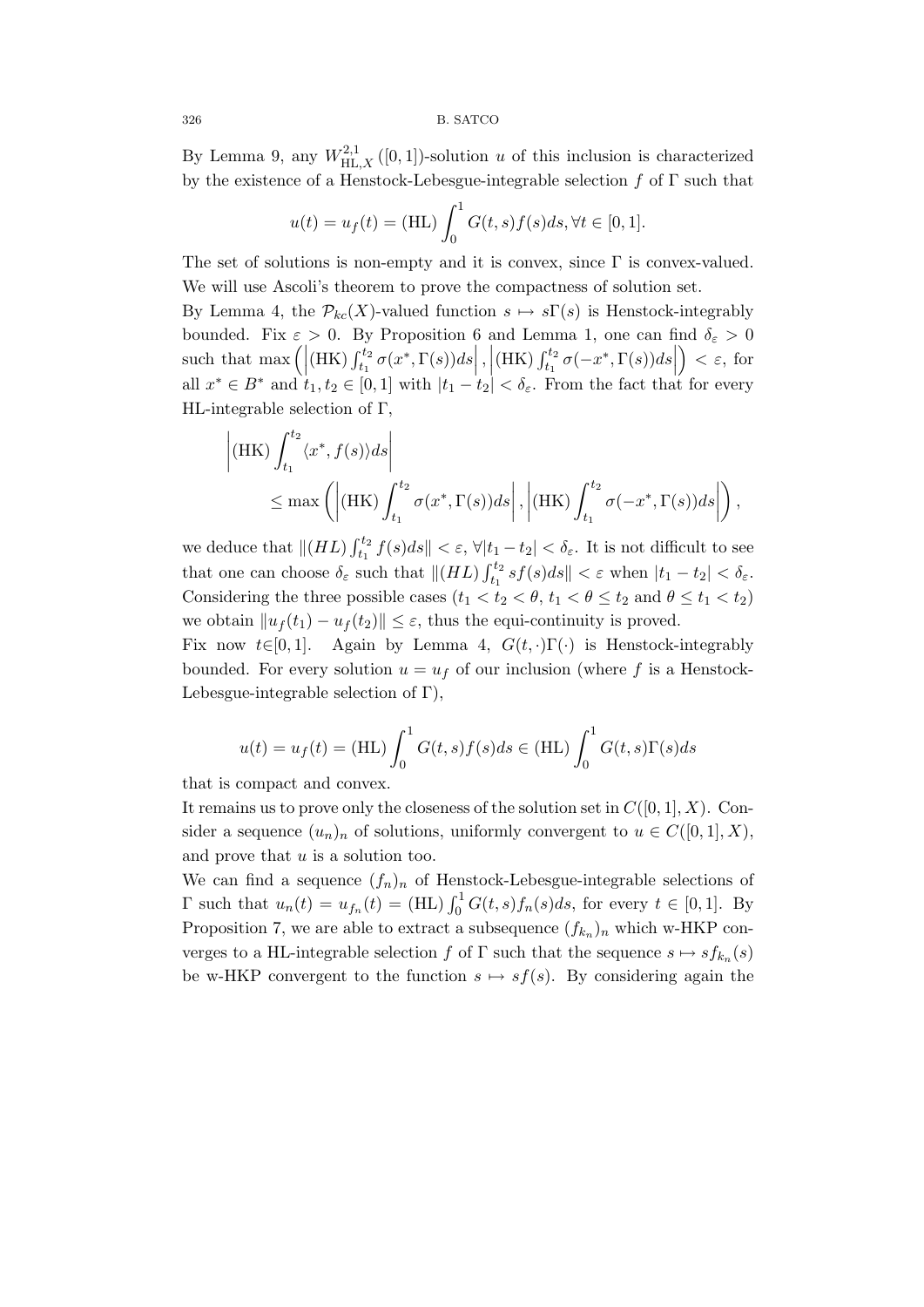two possible cases  $(t \in [0, \theta[$  and  $t \in [\theta, 1]),$  we obtain that  $(u_{k_n})_n$  pointwisely weakly converges to  $u_f(t) = (HL) \int_0^1 G(t, s) f(s) ds$ , therefore  $u_f = u$ ; the solutions set is closed in  $C([0, 1], X)$  and thus the compactness is proved.

Similarly, we can prove that  $(u_{f_n})'(t) = (HL) \int_0^1$  $\frac{\partial G}{\partial t}(t,s) f_n(s) ds$  converges to  $(u_f)'(t) = (HL) \int_0^1$  $\frac{\partial G}{\partial t}(t,s)f(s)ds$ . Since a.e.  $(u_{f_n})^{\prime\prime} = f_n$  and  $(u_f)^{\prime\prime} = f$ , the w-HKP convergence of  $(u_{f_n})^n$  to  $(u_f)^n$  follows from the sequential w-HKP compactness of the set of all Henstock-Lebesgue-integrable selections of Γ.

Step II. Denote by  $K$  the  $W^{2,1}_{\operatorname{HL},X}([0,1])$ -solutions set of

$$
\begin{cases}\n u''(t) \in \Gamma(t), \text{ a.e. } t \in [0, 1] \\
 u(0) = 0, \quad u(\theta) = u(1)\n\end{cases}
$$

Following the first step of the proof, K is convex and compact in  $C([0, 1], X)$ . On  $K$ , consider the set-valued function defined by

$$
\Xi(u) = \{ v \in \mathcal{K} : v^v(t) \in F(t, u_t, u'(t)), \text{ a.e. } \}.
$$

Show that  $\Xi$  satisfies the hypothesis of Kakutani-Ky Fan's fixed point theorem.

Ξ is nonempty-valued. Indeed, passing through a sequence of simple functions as in the first part of the proof of Theorem 3.3 in [2], we can find a measurable selection of  $F(\cdot, u, u'(\cdot))$  which is a selection of  $\Gamma$ , so it is Henstock-Lebesgueintegrable. The claim follows from Lemma 9.

It is obvious that  $\Xi$  has convex values. Let us prove that is is closed-(thus, compact-) valued. Take a sequence  $(v_n)_n \subset \Xi(u)$  uniformly convergent to  $v \in C([0,1], X)$  and show that  $v \in \Xi(u)$ . The set-valued function Γ has a sequence  $(f_n)_n$  of Henstock-Lebesgue-integrable selections satisfying that  $f_n(t) \in F(t, u_t, u'(t))$  a.e. and  $v_n(t) = (HL) \int_0^1 G(t, s) f_n(s) ds$ . By Lemma 9,  $(f_n)_n$  w-HKP converges to v" and, following Proposition 7,  $v''(t) \in F(t, u_t, u'(t))$  a.e.

It remains us to show that  $\Xi$  is upper semi-continuous or, equivalently in this case, to show that its graph is closed.

Consider  $(u_n, v_n)_n \subset \text{Graph}(\Xi)$  convergent in  $C([0, 1], X) \times C([0, 1], X)$ to  $(u, v)$  and prove that  $(u, v) \in Graph(\Xi)$ . For all  $n \in \mathbb{N}$ ,  $v_n''(t) \in$  $F(t, u_{n}, u'_n(t))$  a.e. Again by Lemma 9,  $(u'_n)_n$  (resp.  $(v'_n)_n$ ) pointwisely converges to u' (resp. v') and  $(u_n$ ")<sub>n</sub> (resp.  $(v_n$ ")<sub>n</sub>) w-HKP converges to u" (resp.  $v$ ").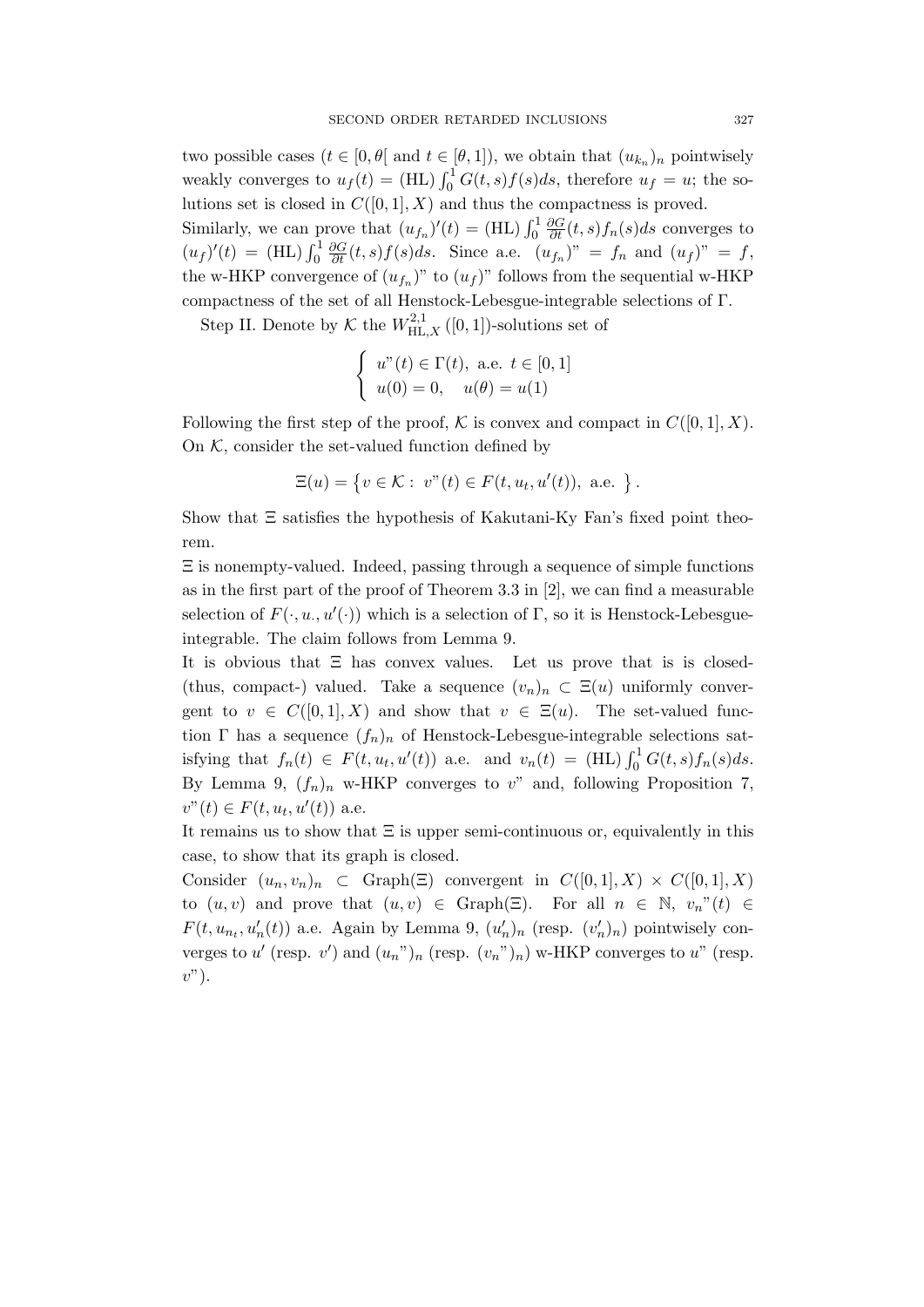As  $F(t, \cdot, \cdot)$  is upper semi-continuous, for every neighborhood V of the origin there are  $W_{t,V}^2$  neighborhood of 0 in X and  $W_{t,V}^1$  neighborhood of the origin of  $\mathcal{HL}([-r,0],X)$  such that, for all  $z_1, z_2$  verifying  $z_1 - u_t \in W^1_{t,V}$ and  $z_2 - u'(t) \in W_{t,V}^2$ , one has  $F(t, z_1, z_2) \subset F(t, u_t, u'(t)) + V$ . Since  $(u_n)_n$  $C([0, 1], X)$ -converges to u and  $(u'_n)_n$  pointwisely converges to u', there exists  $n_{t,V} \in \mathbb{N}$  such that  $u_t - u_{n_t} \in W_{t,V}^1$  and  $u'(t) - u'_n(t) \in W_{t,V}^2$ , for each  $n \geq n_{t,V}$ (here we had to take into account the convention made at the beginning of the section). Consequently,  $F(t, u_{n_t}, u'_n(t)) \subset F(t, u_t, u'(t)) + V$ ,  $\forall n \geq n_{t,v}$ . Using a classical result on measurable selections of a compact convex-valued

multifunction (see e.g.  $[16]$  for the case of the weak topology), we obtain a sequence of convex combinations of  $\{v_m", m \geq n\}$  a.e. convergent to v", and then  $v''(t) \in F(t, u_t, u'(t))$  a.e. Thus,  $Graph(\Xi)$  is closed.

We can now apply Kakutani-Ky Fan's fixed point theorem and deduce that Ξ has a fixed point, and so, our differential inclusion possess a continuous  $\Box$ solution.

Remark 12. Theorem 11 is new in the field of retarded differential equations and it extends the results given in the ordinary case in [2] (via Bochner and Pettis integrals) and [15] (using Henstock-Lebesgue integral).

### **REFERENCES**

- [1] A. Amrani, C. Castaing, Weak compactness in Pettis integration, Bull. Polish Acad. Sci. Math., 45(1997), 139-150.
- [2] D.L. Azzam, C. Castaing, L. Thibault, Three boundary value problems for second order differential inclusions in Banach spaces. Well-posedness in Optimization and Related Topics, Control Cybernet., 31(2002), 659-693.
- [3] S.S. Cao, The Henstock integral for Banach-valued functions, SEA Bull. Math., 16(1992), 35-40.
- [4] C. Castaing, M. Valadier, *Convex Analysis and Measurable Multifunctions*, Lect. Notes Math. 580, Springer-Verlag, Berlin, 1977.
- [5] T.S. Chew, W. van Brunt, G.C. Wake, On retarded functional differential equations and Henstock-Kurzweil integrals, Differential Integral Equations, 9(1996), 569-580.
- [6] L. Di Piazza, K. Musial, A decomposition theorem for compact-valued Henstock integral, Monatshefte für Mathematik,  $148(2006)$ , 119-126.
- [7] K. El Amri, C. Hess, On the Pettis integral of closed valued multifunctions, Set-Valued Analysis, 8(2000), 329-360.
- [8] R.A. Gordon, The Integrals of Lebesgue, Denjoy, Perron and Henstock, Grad. Stud. in Math. 4, American Mathematical Society, Providence, RI, 1994.